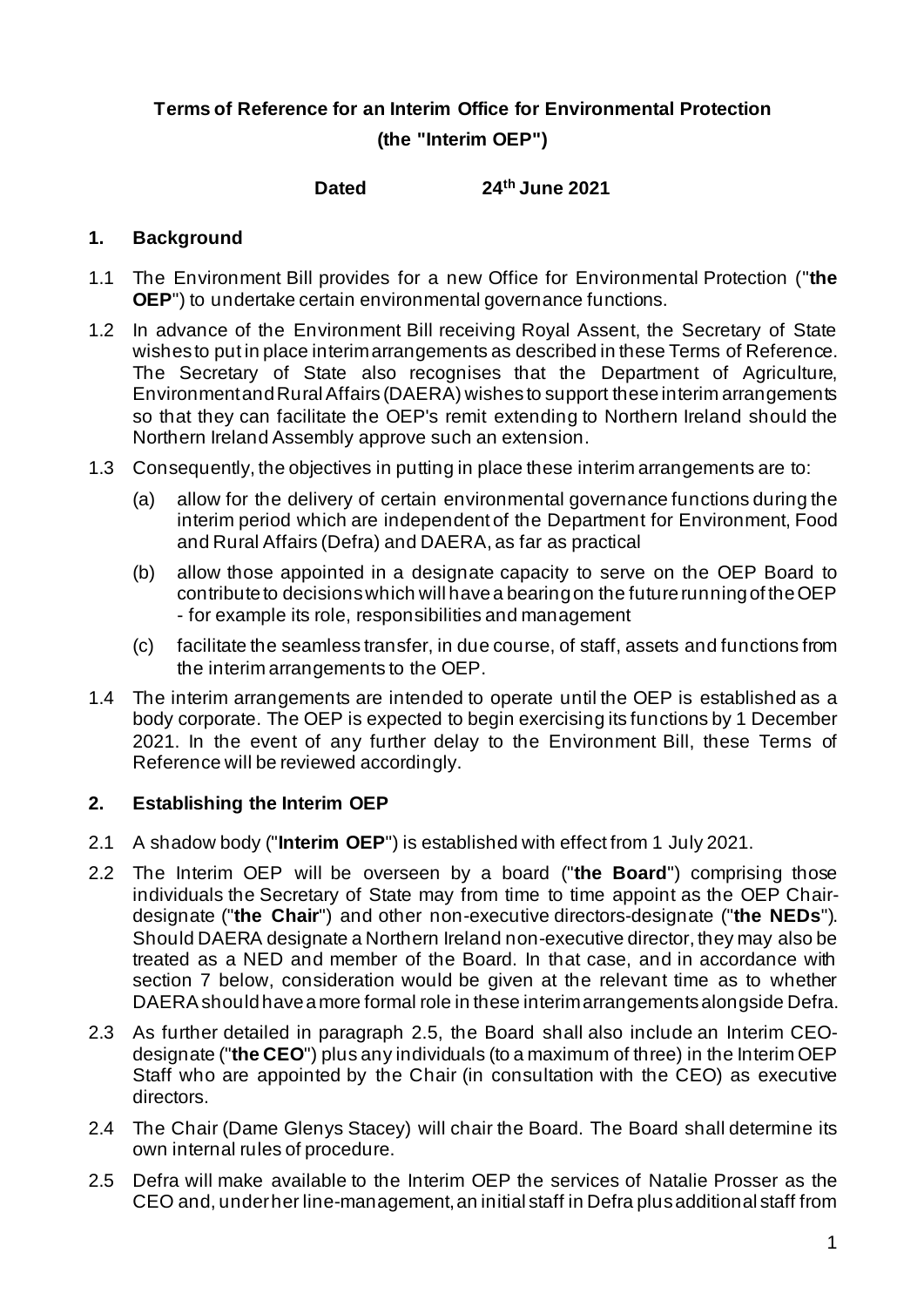loans, secondments and contractors as needed and within the budget (the "**Interim OEP Staff**"). The CEO and the Interim OEP Staff will assist the Board to deliver the functions set out in section 6 below (the "**Interim Functions**"). The Interim OEP Staff will comprise those individuals who, as at the date of these Terms of Reference, work under the CEO's line management and direction. As and when Defra recruits further staff to perform the Interim Functions, they will also form part of the Interim OEP Staff.

- 2.6 Defra may also provide to the Interim OEP certain administrative services (for example in respect of finance, HR or programme management) from within Defra where this is agreed as the most efficient and appropriate way of delivering such services in lieu of expansion of the Interim OEP Staff.
- 2.7 Whilst undertaking work for the Interim OEP, the CEO and Interim OEP Staff will remain Defra civil servants or employees of their respective parent organisations who are seconded, contracted or loaned into Defra (as appropriate). Notwithstanding this, in relation to the substantive delivery of their responsibilities they will work under the leadership, and to the direction, of the Board (either directly or via the CEO, as appropriate).
- 2.8 It is recognised that DAERA staff may assist with the performance of the Interim Functions as they relate to complaints concerning Northern Ireland (paragraphs 5.4(c) to 5.4(e) below). The Interim OEP Staff should work with DAERA to facilitate this.

### **3 Governance arrangements**

- 3.1 The Chair and the Defra Director General for Environment, Rural and Marine, David Hill, will maintain regular dialogue on matters relating to the Interim Functions. Communications between the Board and the Director General should normally be through the Chair.
- 3.2 The Board will oversee delivery of the Interim Functions by the CEO and Interim OEP Staff.
- 3.3 The Defra Director for Natural Environment, Trees and Landscapes (NETL), Edward Barker (the "**NETL Director**"), will be the Senior Responsible Officer (SRO) for those matters concerning the OEP that rest with Defra until establishment of the OEP.
- 3.4 In advance of each NETL Monthly Portfolio Performance Meeting, the CEO will provide to the NETL Director management information on progress in delivering project outcomes and benefits to time, cost and quality, including identifying and monitoring risks, dependencies and opportunities, in the format and to the timing requested by his Portfolio Office.
- 3.5 The OEP establishment project falls under the Defra Major Projects Portfolio (DMPP) and as such will, via the NETL Director, also report into Defra's Executive Committee on a monthly basis. The CEO will provide such reporting information, in addition to that set out in paragraph 3.4, as may be necessary for the NETL Director to fulfil his SRO functions and report into the DMPP on the project.
- 3.6 The NETL Director will provide functional line management for the CEO in respect of her role in establishing the OEP (as set out in paragraph 5.1(a)) and will discuss and agree with the Chair on setting and reviewing the CEO's objectives in relation to this aspect of her role. He will also monitor her performance in respect of the exercise of her delegated authority on financial matters. On day to day activity and on matters relating to the OEP's governance work (as set out in paragraph 5.1(b) of this document), the CEO will report to, and work to the steer of, the Chair. The Chair will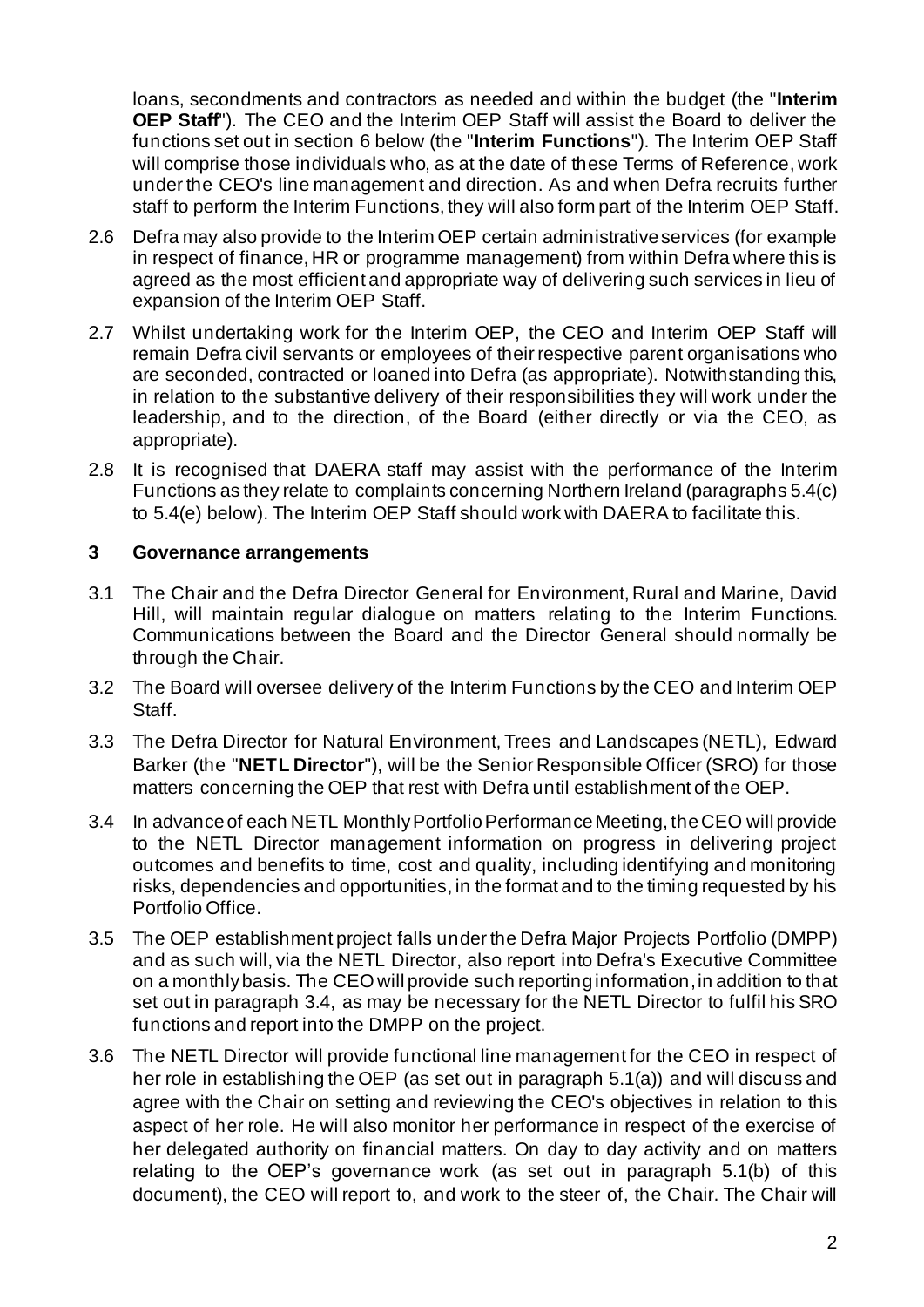be responsible for monitoring the CEO's performance against her objectives and providing assessments to the NETL Director.

- 3.7 The CEO will chair a Senior Leadership Team within the Interim OEP to support her oversight of the work carried out by the Interim OEP Staff and her delegated authority.
- 3.8 The Chair and CEO will also meet regularly (approximately every two months) with the Secretary of State and the Parliamentary Under Secretary of State (Rebecca Pow MP) for the purposes set out below (see paragraph 6.1). It is recognised that the Chair and CEO may also meet with the DAERA minister so that the Interim OEP can take account of the position in Northern Ireland as it fulfils the Interim Functions.
- 3.9 Recognising paragraph 6.1 below, the governance arrangements between Defra and the Interim OEP shall not encompass Defra overseeing the substance of tasks undertaken independently by the Interim OEP, for example the content or publication of documents such as its draft strategy, advice to ministers or its report on progress with the 25 Year Environment Plan for England.
- 3.10 Defra and the Interim OEP jointly commit that as far as practicable there should be a 'no surprises' approach in their dealings with each other. Subject to any necessary constraints based on confidentiality or legal privilege, they shall endeavour to keep each other informed at the first opportunity of matters arising which are of mutual interest.

# **4 Financial arrangements**

- 4.1 Defra will provide funding for the Interim OEP to the extent of £8,000,000 for the period of 1 April 2021 to 31 March 2022. Spending from this allocation before Royal Assent of the Environment Bill must be in accordance with the terms of the Contingencies Fund Advance set out in the Written Ministerial Statement of 12 May 2021. Defra will also provide the Interim OEP with financial and budget management support until the OEP is established.
- 4.2 The Permanent Secretary will remain responsible as Accounting Officer for the financial management and control of resources used by the Interim OEP.
- 4.3 The NETL Director will issue a delegation letter and associated budget allocation to the CEO, delegating authority for the financial management and control of resources used in connection with the Interim OEP's exercise of the Interim Functions. The CEO must exercise her role in line with her scheme of delegation letter.
- 4.4 The Board will not be able to make financial commitments on behalf of Defra. The CEO will be able to do so as a Defra member of staff and delegated budget holder. Following Royal Assent of the Bill and commencement of the OEP as a legal entity, the OEP Board will have authority to make binding decisions for the OEP.

# **5. Interim OEP remit**

- 5.1 The Interim OEP's purpose (the "**Purpose**") is to:
	- (a) undertake all necessary preparations for the OEP to be operationally ready to meet its objectives and fulfil its functions by the time the Environment Bill provisions relevant to the OEP are commenced; and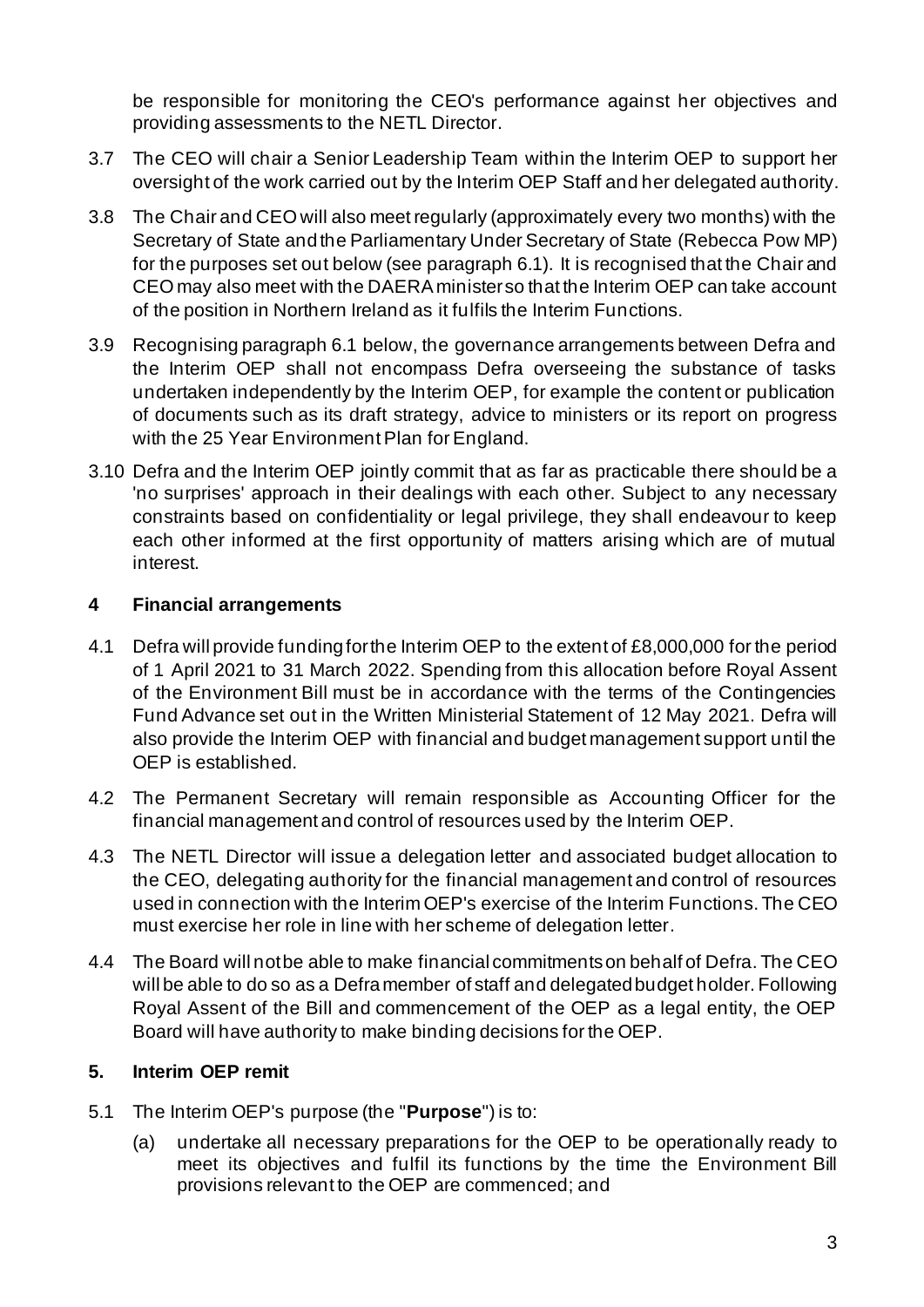- (b) deliver certain independent environmental governance functions during the interim period.
- 5.2 In pursuit of this Purpose, the Interim OEP should undertake the Interim Functions, as set out in paragraphs 5.3 to 5.6 below.
- 5.3 The Interim OEP should take such steps as appear to it to be expedient in preparation for establishing the OEP as a body corporate and preparing for the OEP to undertake its functions.
- 5.4 In particular, and subject to paragraph 5.7 below, steps the Interim OEP may take include:

#### Corporate functions

- (a) developing (including, as appropriate, undertaking preliminary pre-consultation engagement on) drafts of the OEP's strategy, enforcement policy, complaints procedure, delegation policy and any other policies, procedures or documents that the OEP may require, including its draft corporate and business plan
- (b) preparing for the OEP to deliver its corporate functions, including in relation to contracts, memoranda of understanding, estates, human resources, information and communications technology, communications, media and stakeholder engagement, and corporate governance

#### Complaints functions

- (c) receiving complaints about public authorities' alleged failures to comply with environmental law, undertaking initial assessments of those complaints and taking such steps as the Interim OEP considers appropriate to gather information in connection with them, for example through dialogue with complainants, public authorities and third parties
- (d) publishing summary information on the number and type of complaints received
- (e) drawing to the Secretary of State's or DAERA's attention (as appropriate) any complaintsor other information the Interim OEP receives which it believes require the Secretary of State's or DAERA's urgent consideration, for example because they raise serious concerns of a possible failure to comply with environmental law that risks imminent or irreversible harm to the environment or human health

#### Scrutiny and advice functions

- (f) publishing a report in response to the UK government's 25 Year Environment Plan annual report for 2020-21, following as far as practicable on a non-statutory basis the provisions for statutory reports set out in clause 27 of the Environment Bill
- (g) providing ministers with written advice on matters within the Interim OEP's expertise
- (h) where considered appropriate to do so, responding to consultations relevant to the Interim OEP's expertise or the OEP's proposed remit and functions

#### Ancillary functions

- (i) taking such further steps considered appropriate for the purposes of, or in connection with,(a) to (h) above.
- 5.5 In undertaking the Interim Functions, the Interim OEP should have regard to the possibility that, subject to Assembly approval, the OEP's statutory functions may extend to include Northern Ireland.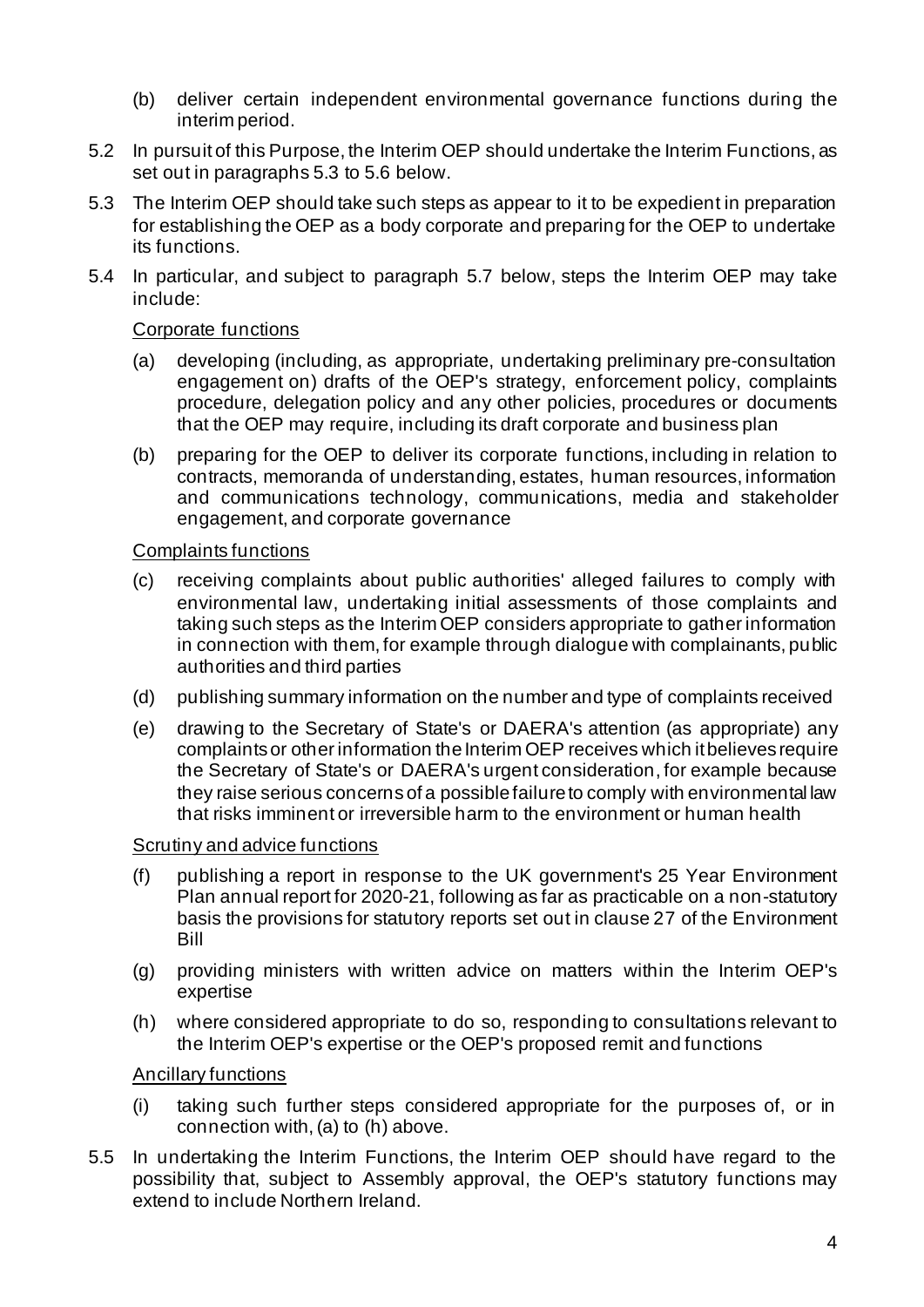- 5.6 As a specific aspect of activity under paragraph 5.4(b) above, within any specified constraints around budget availability, staff structure and size, the Interim OEP may recruit staff into Defra with the intention in principle of those individuals later becoming substantive employees of the OEP following its establishment. Defra will pursue a staff transfer scheme to facilitate this. Defra will also work to support the effective transfer of assets to the OEP.
- 5.7 The Interim Functions exclude:
	- (a) taking any steps which, once the OEP is vested with its statutory functions, it would be beyond the OEP's powers or contrary to its duties to take
	- (b) making final decisions on the adoption of any reports, strategies, policies, procedures or other documents, which the OEP must, by law, adopt for itself
	- (c) making final decisions as to whether any suspected failures to comply with environmental law should be formally investigated pursuant to the OEP's intended functions under clause 32 or Schedule 3, paragraph 7 of the Environment Bill
	- (d) taking enforcement action against public authorities suspected of failing to comply with environmental law.
- 5.8 In considering whether certain steps would or would not be within the Interim Functions, and in undertaking those Interim Functions, the Interim OEP should have particular regard to the OEP's intended powers and duties set out in the Environment Bill.

# **6. Role of Defra**

- 6.1 Defra will maintain a degree of oversight over the Interim OEP's activities consistent with the fact that Interim OEP actions are treated in law as those of the Secretary of State. This will be facilitated by the governance arrangements, including ministerial meetings, set out in section 3 above. However, in its dealings with the Interim OEP, Defra will have particular regard to the Secretary of State's intendedpowers and duties set out in the Environment Bill, including the requirement to have regard to the need to protect the OEP's independence.
- 6.2 Defra wishes to see the seamless transfer of the Interim Functions to the OEP. To that end, Defra:
	- (a) recognises and respects, within the legal constraints which apply and as set out in these Terms of Reference, that the Interim OEP shall have a particularly high degree of operational independence from the rest of Defra;
	- (b) shall act at all times in good faith towards the Interim OEP; and
	- (c) shall recruit further individuals to the Interim OEP Staff to the timescales, grades and job specifications determined from time to time by the Interim OEP.

# **7 Duration and review**

7.1 It is anticipated that the arrangements described in these Terms of Reference will remain in place until the coming into force of the Environment Bill provisions establishing the OEP. If, for whatever reason, these provisions are not enacted or not brought into force, or are further delayed, then consideration would be given at the relevant time as to whether the arrangements should be extended or other arrangements should continue in their place and, if so, what form they should take.